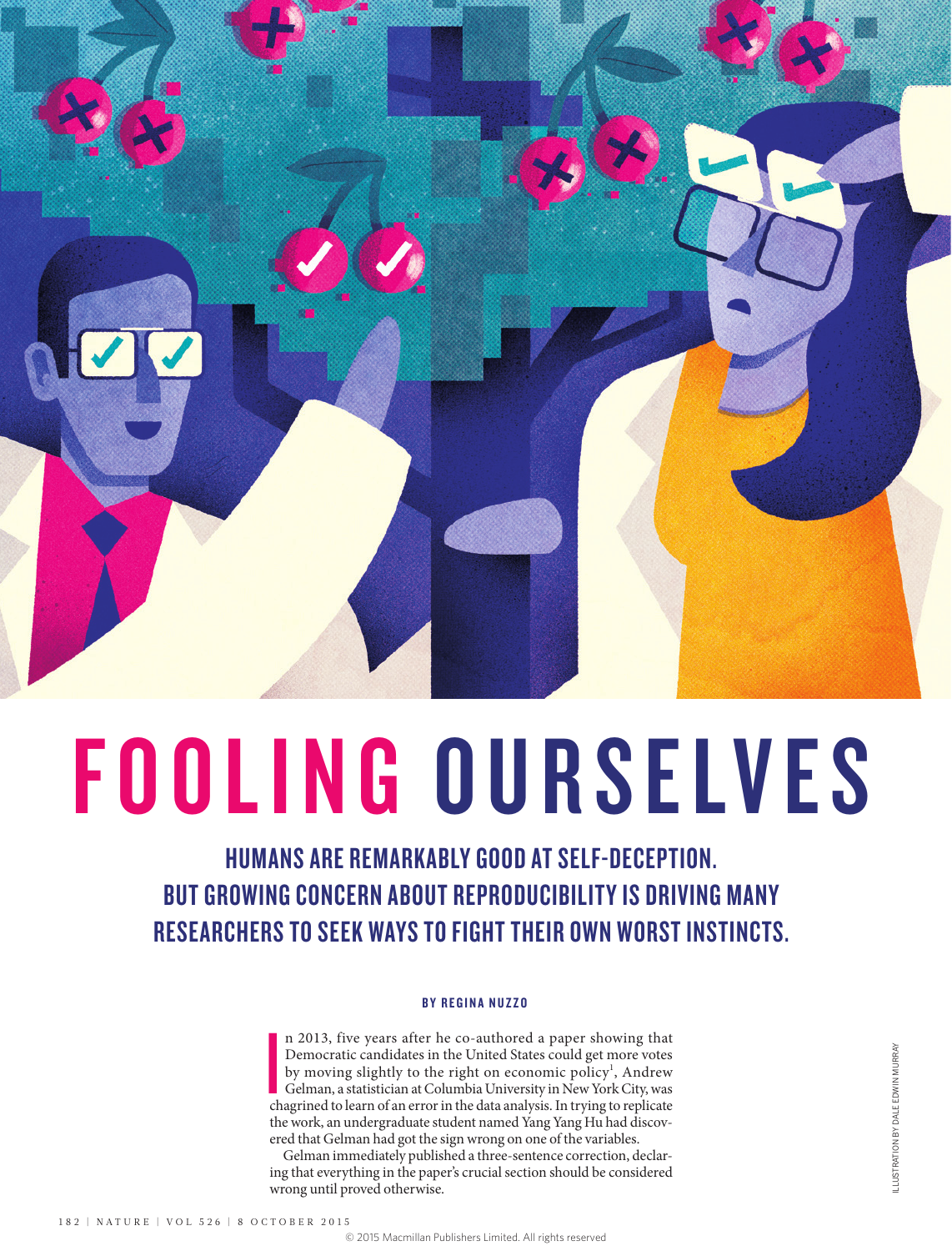Reflecting today on how it happened, Gelman traces his error back to the natural fallibility of the human brain: "The results seemed perfectly reasonable," he says. "Lots of times with these kinds of coding errors you get results that are just ridiculous. So you know something's got to be wrong and you go back and search until you find the problem. If nothing seems wrong, it's easier to miss it."

This is the big problem in science that no one is talking about: even an honest person is a master of self-deception. Our brains evolved long ago on the African savannah, where jumping to plausible conclusions about the location of ripe fruit or the presence of a predator was a matter of survival. But a smart strategy for evading

lions does not necessarily translate well to a modern laboratory, where tenure may be riding on the analysis of terabytes of multidimensional data. In today's environment, our talent for jumping to conclusions makes it all too easy to find false patterns in randomness, to ignore alternative explanations for a result or to accept 'reasonable' outcomes without question — that is, to ceaselessly lead ourselves astray without realizing it.

Failure to understand our own biases has helped to create a crisis of confidence about the reproducibility of published results, says statistician John Ioannidis, co-director of the Meta-Research Innovation Center at Stanford University in Palo Alto, California. The issue goes well beyond cases of fraud. Earlier this year, a large project that attempted to replicate 100 psychology studies managed to reproduce only slightly more than one-third<sup>2</sup>. In 2012, researchers at biotechnology firm Amgen in Thousand Oaks, California, reported that they could replicate only 6 out of 53 landmark studies in oncology and haematology<sup>3</sup>. And in 2009, Ioannidis and his colleagues described how they had been able to fully reproduce only 2 out of 18 microarray-based gene-expression studies<sup>4</sup>.

Although it is impossible to document how often researchers fool themselves in data analysis, says Ioannidis, findings of irreproducibility beg for an explanation. The study of 100 psychology papers is a case in point: if one assumes that the vast majority of the original researchers were honest and diligent, then a large proportion of the problems can be explained only by unconscious biases. "This is a great time for research on research," he says. "The massive growth of science allows for a massive number of results, and a massive number of errors and biases to study. So there's good reason to hope we can find better ways to deal with these problems."

"When crises like this issue of reproducibility come along, it's a good opportunity to advance our scientific tools," says Robert MacCoun, a social scientist at Stanford. That has happened before, when scientists in the mid-twentieth century realized that experimenters and subjects often unconsciously changed their behaviour to match expectations. From that insight, the double-blind standard was born.

"People forget that when we talk about the scientific method, we don't mean a finished product," says Saul Perlmutter, an astrophysicist at the University of California, Berkeley. "Science is an ongoing race between our inventing ways to fool ourselves, and our inventing ways to avoid fooling ourselves." So researchers are trying a variety of creative ways to debias data analysis — strategies that involve collaborating with academic rivals, getting papers accepted before the study has even been started and working with strategically faked data.

## THE PROBLEM

Although the human brain and its cognitive biases have been the same for as long as we have been doing science, some important things have changed, says psychologist Brian Nosek, executive director of

"SCIENCE IS AN ONGOING RACE BETWEEN OUR INVENTING WAYS TO FOOL OURSELVES, AND OUR INVENTING WAYS TO AVOID FOOLING OURSELVES."

the non-profit Center for Open Science in Charlottesville, Virginia, which works to increase the transparency and reproducibility of scientific research. Today's academic environment is more competitive than ever. There is an emphasis on piling up publications with statistically significant results — that is, with data relationships in which a commonly used measure of statistical certainty, the *p*-value, is 0.05 or less. "As a researcher, I'm not trying to produce misleading results," says Nosek. "But I do have a stake in the outcome." And that gives the mind excellent motivation to find what it is primed to find.

Another reason for concern about cognitive bias is the advent of staggeringly large multi-

variate data sets, often harbouring only a faint signal in a sea of random noise. Statistical methods have barely caught up with such data, and our brain's methods are even worse, says Keith Baggerly, a statistician at the University of Texas MD Anderson Cancer Center in Houston. As he told a conference on challenges in bioinformatics last September in Research Triangle Park, North Carolina, "Our intuition when we start looking at 50, or hundreds of, variables sucks."

Andrew King, a management specialist at Dartmouth College in Hanover, New Hampshire, says that the widespread use of point-andclick data-analysis software has made it easy for researchers to sift through massive data sets without fully understanding the methods, and to find small *p*-values that may not actually mean anything. "I believe we are in the steroids era of social science," he says. "I've been guilty of using some of these performance-enhancing practices myself. My sense is that most researchers have fallen at least once."

Just as in competitive sport, says Hal Pashler, a psychologist at the University of California, San Diego, this can set up a vicious circle of chasing increasingly better results. When a few studies in behavioural neuroscience started reporting improbably strong correlations of 0.85, Pashler says, researchers who had more moderate (and plausible) results started to worry: "Gee, I just got a 0.4, so maybe I'm not really doing this very well."

#### HYPOTHESIS MYOPIA

One trap that awaits during the early stages of research is what might be called hypothesis myopia: investigators fixate on collecting evidence to support just one hypothesis; neglect to look for evidence against it; and fail to consider other explanations. "People tend to ask questions that give 'yes' answers if their favoured hypothesis is true," says Jonathan Baron, a psychologist at the University of Pennsylvania in Philadelphia.

For example, says Baron, studies have tried to show how disgust influences moral condemnation, "by putting the subject in a messy room, or a room with 'fart spray' in the air". The participants are then asked to judge how to respond to moral transgressions; if those who have been exposed to clutter or smells favour harsher punishments, researchers declare their 'disgust hypothesis' to be supported<sup>5</sup>. But they have not considered competing explanations, he says, and so they ignore the possibility that participants are lashing out owing to anger at their foul treatment, not simply disgust. By focusing on one hypothesis, researchers might be missing the real story entirely.

Courtrooms face a similar problem. In 1999, a woman in Britain called Sally Clark was found guilty of murdering two of her sons, who had died suddenly as babies. A factor in her conviction was the presentation of statistical evidence that the chances of two children in the same family dying of sudden infant death syndrome (SIDS) were only 1 in 73 million — a figure widely interpreted as fairly damning. Yet considering just one hypothesis leaves out an important part of the story. "The jury needs to weigh up two competing explanations for the babies' deaths: SIDS or murder," wrote statistician Peter Green on behalf of the Royal Statistical Society in 2002 (see go.nature.com/ochsja). "The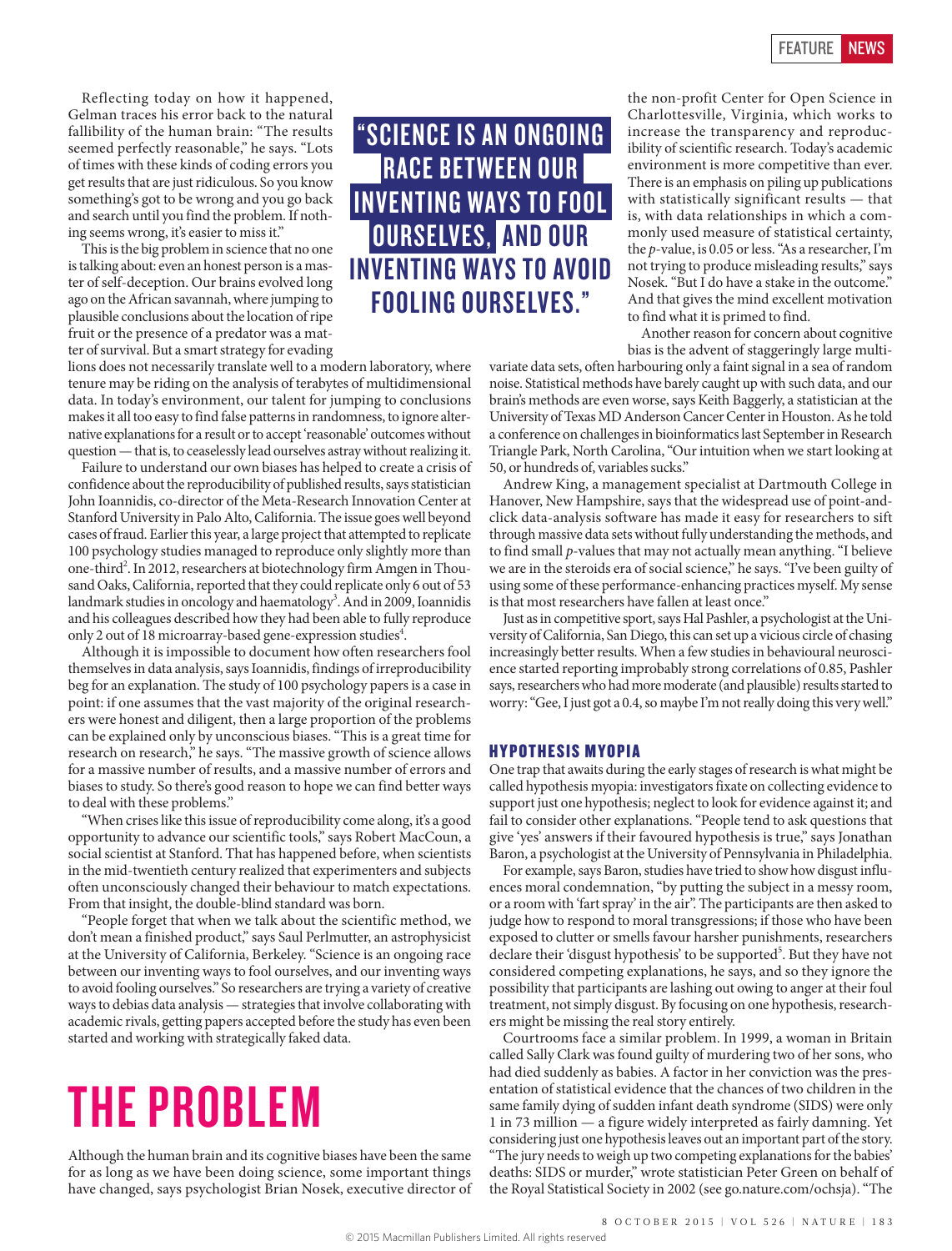

fact that two deaths by SIDS is quite unlikely is, taken alone, of little value. Two deaths by murder may well be even more unlikely. What matters is the relative likelihood of the deaths under each explanation, not just how unlikely they are under one explanation." Mathematician Ray Hill of the University of Salford, UK, later estimated<sup>6</sup> that a double SIDS death would occur in roughly 1 out of 297,000 families, whereas two children would be murdered by a parent in roughly 1 out of 2.7 million families — a likelihood ratio of 9 to 1 against murder. In 2003, Clark's conviction was overturned on the basis of new evidence. The Attorney Gen-

eral for England and Wales went on to release two other women who had been convicted of murdering their children on similar statistical grounds.

#### THE TEXAS SHARPSHOOTER

A cognitive trap that awaits during data analysis is illustrated by the fable of the Texas sharpshooter: an inept marksman who fires a random pattern of bullets at the side of a barn, draws a target around the biggest clump of bullet holes, and points proudly at his success.

His bullseye is obviously laughable — but the fallacy is not so obvious to gamblers who believe in a 'hot hand' when they have a streak of wins, or to people who see supernatural significance when a lottery draw comes up as all odd numbers.

Nor is it always obvious to researchers. "You just get some encouragement from the data and then think, well, this is the path to go down," says Pashler. "You don't realize you had 27 different options and you picked the one that gave you the most agreeable or interesting results, and now you're engaged in something that's not at all an unbiased representation of the data."

Psychologist Uri Simonsohn at the University of Pennsylvania, gives an explicit nod to this naivety in his definition of '*p*-hacking': "Exploiting — perhaps unconsciously — researcher degrees of freedom until  $p$  < 0.05." In 2012, a study of more than 2,000 US psychologists<sup>7</sup> suggested how common *p*-hacking is. Half had selectively reported only studies that 'worked', 58% had peeked at the results and then decided whether to collect more data, 43% had decided to throw out data only after checking its impact on the *p*-value and 35% had reported unexpected findings as having been predicted from the start, a practice that psychologist Norbert Kerr of Michigan State University in East Lansing has called HARKing, or hypothesizing after results are known. Not only did the researchers admit to these *p*-hacking practices, but they defended them.

This May, a journalist described how he had teamed up with a German documentary filmmaker and demonstrated that creative *p*-hacking, carried out over one "beer-fueled" weekend, could be used to 'prove' that eating chocolate leads to weight loss, reduced cholesterol levels and improved well-being (see go.nature.com/blkpke). They gathered 18 different measurements — including weight, blood protein levels and sleep quality — on 15 people, a handful of whom had eaten some extra chocolate for a few weeks. With that many comparisons, the odds were better than 50–50 that at least one of them would look statistically significant just by chance. As it turns out, three of them did — and the team cherry-picked only those to report.

#### **ASYMMETRIC ATTENTION**

The data-checking phase holds another trap: asymmetric attention to detail. Sometimes known as disconfirmation bias, this happens when we give expected results a relatively free pass, but we rigorously check non-intuitive results. "When the data don't seem to match previous estimates, you think, 'Oh, boy! Did I make a mistake?'" MacCoun

"WHEN THE DATA DON'T SEEM TO MATCH PREVIOUS ESTIMATES, YOU THINK, 'OH, BOY! DID I MAKE A MISTAKE?'"

says. "We don't realize that probably we would have needed corrections in the other situation as well."

The evidence suggests that scientists are more prone to this than one would think. A 2004 study<sup>8</sup> observed the discussions of researchers from 3 leading molecular-biology laboratories as they worked through 165 different lab experiments. In 88% of cases in which results did not align with expectations, the scientists blamed the inconsistencies on how the experiments were conducted, rather than on their own theories. Consistent results, by contrast, were given little to no scrutiny.

In 2011, an analysis of over 250 psychology papers found<sup>9</sup> that more than 1 in 10 of the *p*-values was incorrect — and that when the errors were big enough to change the statistical significance of the result, more than 90% of the mistakes were in favour of the researchers' expectations, making a non-significant finding significant.

#### JUST-SO STORYTELLING

As data-analysis results are being compiled and interpreted, researchers often fall prey to just-so storytelling — a fallacy named after the Rudyard Kipling tales that give whimsical explanations for things such as how the leopard got its spots. The problem is that post-hoc stories can be concocted to justify anything and everything — and so end up truly explaining nothing. Baggerly says that he has seen such stories in genetics studies, when an analysis implicates a huge number of genes in a particular trait or outcome. "It's akin to a Rorschach test," he said at the bioinformatics conference. Researchers will find a story, he says, "whether it's there or not. The problem is that occasionally it ain't real."

Another temptation is to rationalize why results should have come up a certain way but did not — what might be called JARKing, or justifying after results are known. Matthew Hankins, a statistician at King's College London, has collected more than 500 creative phrases that researchers use to convince readers that their non-significant results are worthy of attention (see go.nature.com/pwctoq). These include "flirting with conventional levels of significance  $(p>0.1)$ ", "on the very fringes of significance  $(p=0.099)$ " and "not absolutely significant but very probably so  $(p > 0.05)$ ".

### THE SOLUTIONS

In every one of these traps, cognitive biases are hitting the accelerator of science: the process of spotting potentially important scientific relationships. Countering those biases comes down to strengthening the 'brake': the ability to slow down, be sceptical of findings and eliminate false positives and dead ends.

One solution that is piquing interest revives an old tradition: explicitly considering competing hypotheses, and if possible working to develop experiments that can distinguish between them. This approach, called strong inference<sup>10</sup>, attacks hypothesis myopia head on. Furthermore, when scientists make themselves explicitly list alternative explanations for their observations, they can reduce their tendency to tell just-so stories.

In 2013, researchers reported<sup>11</sup> using strong-inference techniques in a study of what attracts female túngara frogs *(Engystomops pustulosus*) during mating calls. The existing data could be explained equally well by two competing theories — one in which females have a preset neural template for mating calls, and another in which they flexibly combine auditory cues and visual signals such as the appearance of the males' vocal sacs. So the researchers developed an experiment for which the